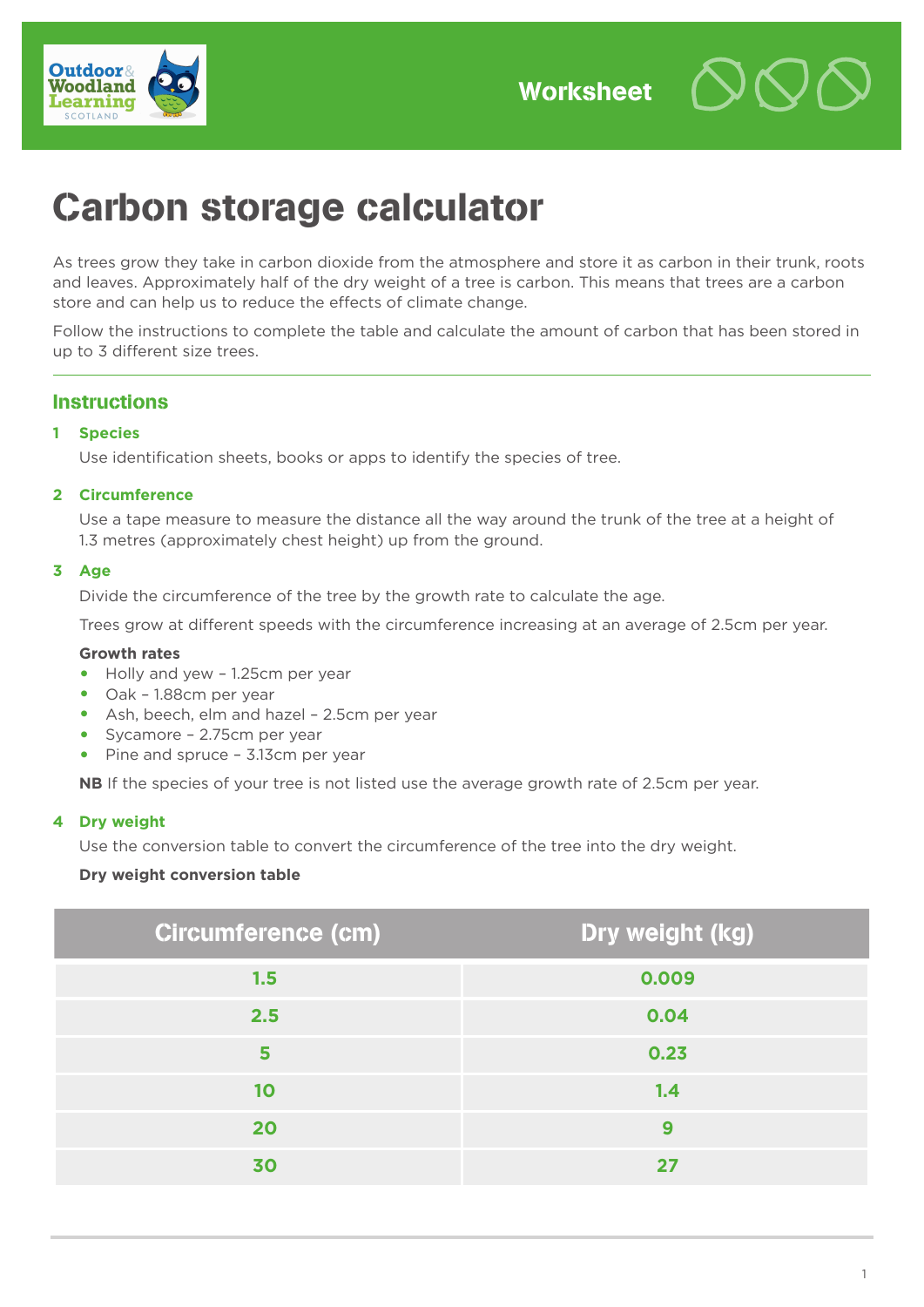

| <b>Circumference (cm)</b> | Dry weight (kg) |  |
|---------------------------|-----------------|--|
| 40                        | 82              |  |
| 50                        | 106             |  |
| 75                        | 310             |  |
| 100                       | 668             |  |
| 125                       | 1208            |  |
| <b>150</b>                | 1964            |  |
| 175                       | 3253            |  |
| 200                       | 4221            |  |

# **5 Carbon stored**

Half of the dry weight of the tree is carbon, therefore you need to divide the answer for the dry weight by two. This tells you how much carbon is stored in the tree.

#### **Example**

The circumference of a tree is 150cm. Looking at the table this means that its dry weight is about 1964kg. Dividing this by two tells us that the tree is storing 982kg of carbon.

Circumference converted into dry weight ÷ 2 = carbon stored

#### **6 How do we produce this amount of carbon?**

Use the carbon equivalent resource cards to find out how we create the amount of carbon which is stored in the tree.